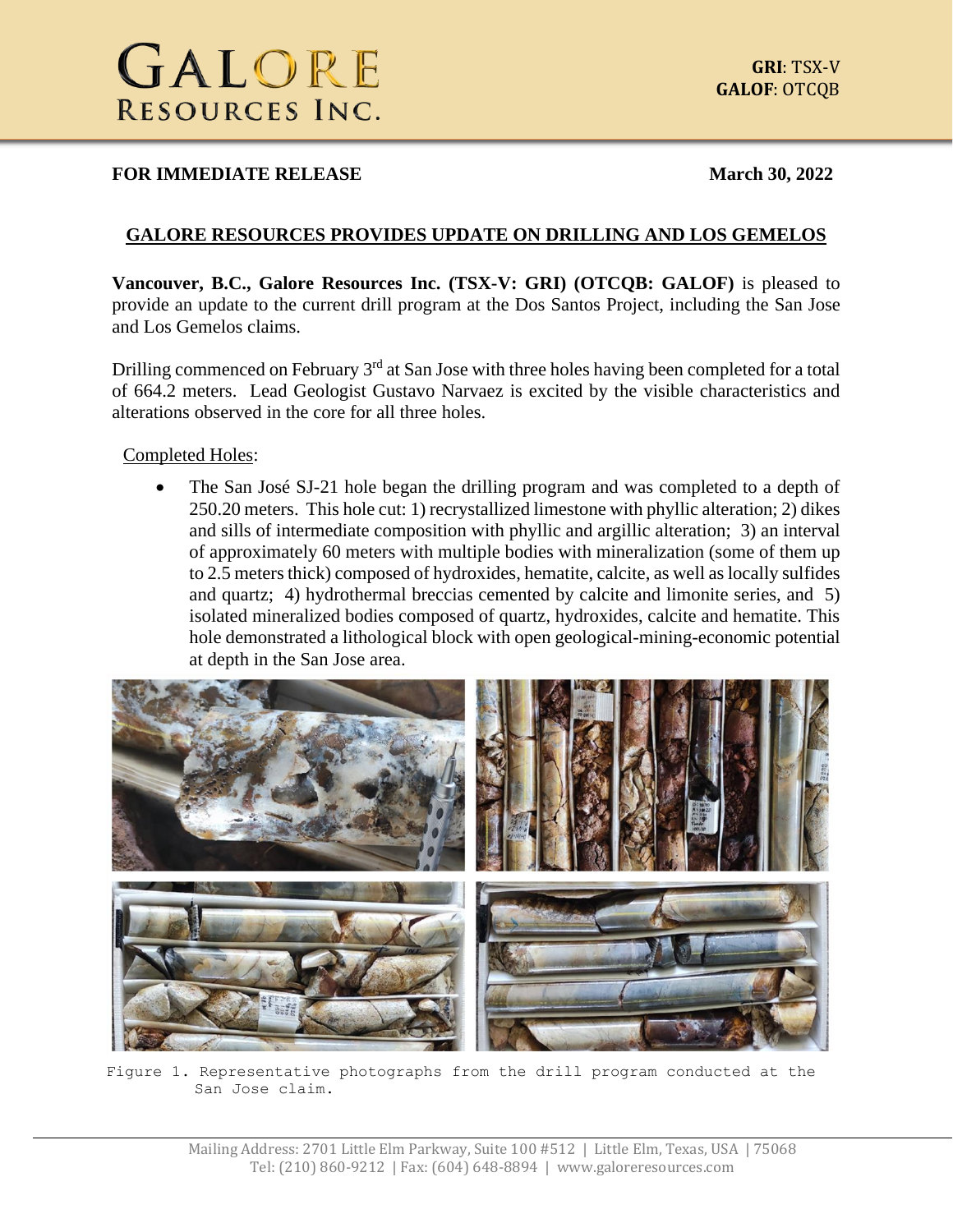- The San José SJ-22 hole followed and was completed to a depth of 200 meters. The hole cut a series of mineralized structures striking generally NE, as well as mineralized structures that are semi-parallel to the axis of this hole core. These bodies are composed of quartz, calcite, limonite series, hematite, and local sulfides.
- Hole SJ-20 was added by Galore's geological team to better understand what was being observed in holes SJ-21 and SJ22. The SJ-20 was completed at a depth of 214 meters. This hole showed: 1) the presence of dikes of intermediate composition with phyllic and argillic alteration, which intruded through a carbonated marine sedimentary sequence; 2) parallel mineralized bodies composed of quartz, limonite series, calcite and hematite; and 3) a halo of phyllic alteration and recrystallization in the carbonate marine sedimentary sequence.

This exploration has confirmed that the San José area presents a favorable geotectonic environment for the concentration of metallic mineralization, which is open at depth and on the sides of cut targets. The mineralization is repetitive that is concentrated as veins, veins and stratabound bodies, hosted between the carbonate marine sedimentary sequence and the cupula of an unexhumed pluton, comparable to the world class polymetallic ore deposits in the region. Hydrothermal alteration consists of halos of recrystallization and phyllic alteration, as well as argilization and weathering, suggesting magmatic-hydrothermal source.

The core from the three holes will provide us with very important data to define more clearly the structural setting of gold mineralization. Drilling at San Jose will restart upon receipt of the assays from ALS Global.

## **Los Gemelos**

Subsequent to the March 14, 2022 news announcement regarding Galore regaining control of the Los Gemelos Mine and associated claims, Galore's geological team has been busy assessing the exposed areas from recent mining activity. On March 21<sup>st</sup>, the Company began its first diamond core drilling at Los Gemelos, to understand the tectonic and economic environment of the area. We expect to be able to provide more news about this program shortly.

We would like to thank our stockholders and those that have reached out to us recently in regards to our ongoing news.

## **Qualified Person**

Dr. Julio Pinto Linares has a PhD in geological sciences with a specialty in economic geology and qualified professional No. 01365 by MMSA and is the qualified person as defined by National Instrument 43-101 responsible for the accuracy of the technical information contained in this news release presented by Galore Resources Inc.